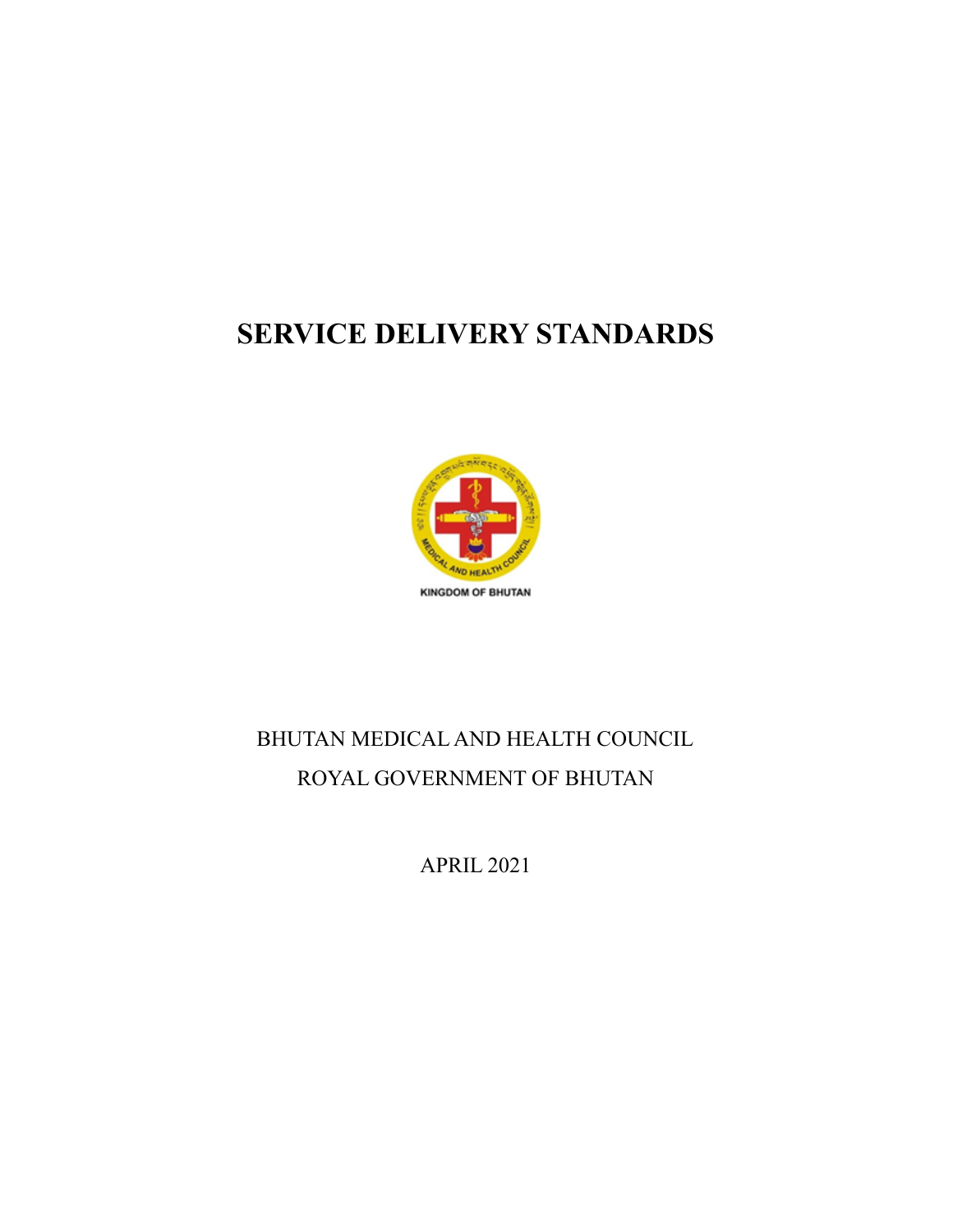#### **Table of Content**

| Introduction                     | 3                       |
|----------------------------------|-------------------------|
| <b>Vision</b>                    | 3                       |
| <b>Mission</b>                   | 3                       |
| <b>Mandates</b>                  | $\overline{\mathbf{4}}$ |
| Services/Sections                | 4                       |
| <b>Types of Services</b>         | 5                       |
| <b>Service Delivery Standard</b> | 6                       |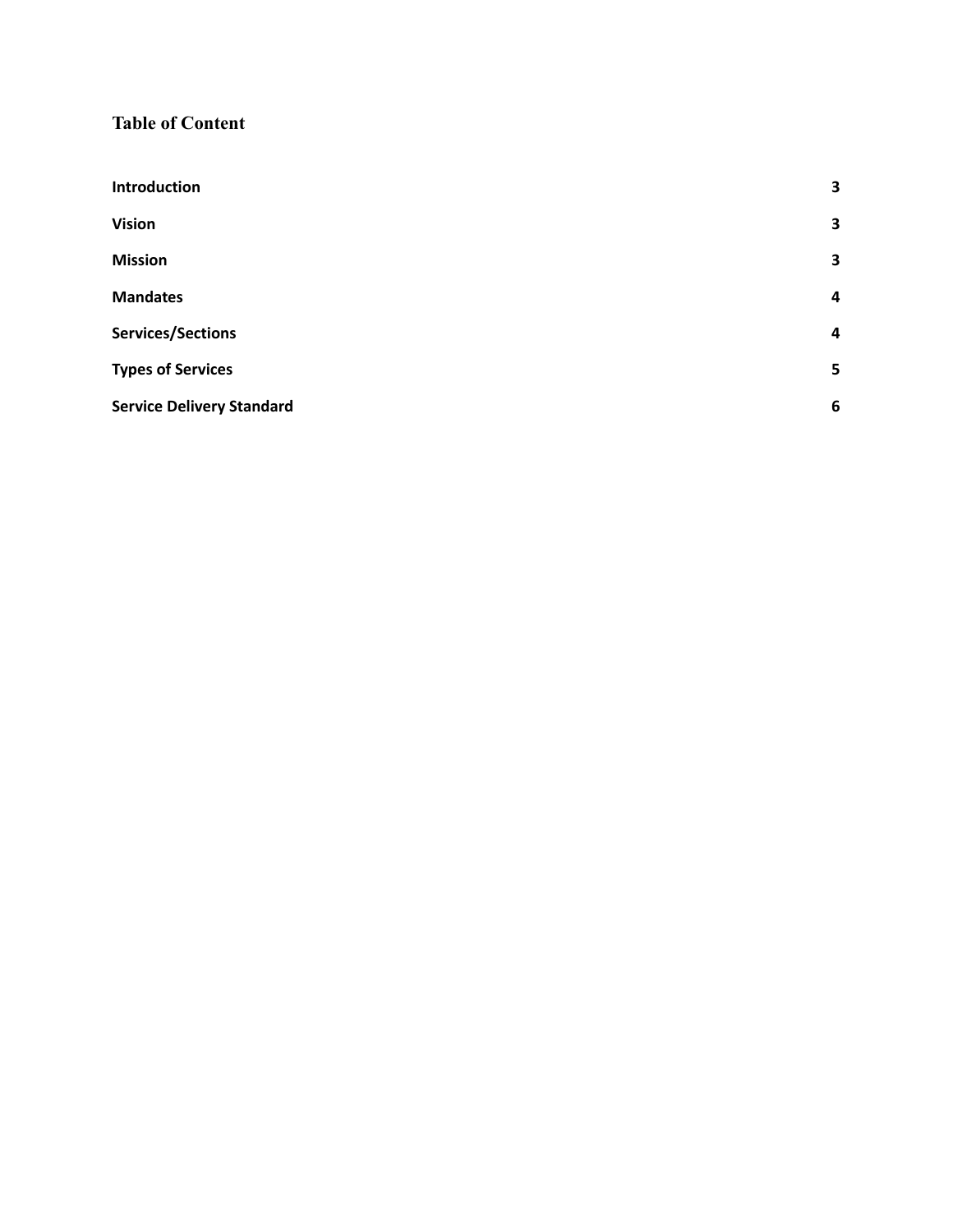# <span id="page-2-0"></span>1. Introduction

The Bhutan Medical & Health Council (BMHC) is an autonomous government body that regulates the medical and health professionals and related matters. The BMHC was established in 2002 under the Ministry of Health as per the Bhutan Medical & Health Council Act 2002 passed by the National Assembly of Bhutan on 24<sup>th</sup> July 2002. The BMHC was later de-linked from the Ministry of Health in January, 2017.

The objective of this Service Delivery Standards is to create awareness among our clients and general public on the services provided by the Bhutan Medical and Health Council Secretariat towards promoting efficiency and transparency in the provision of services. We value all our clients and we are obliged to provide efficient public services. Please provide your valuable feedback and comments to enable us to serve you better.

*"Efficiency of services cannot be gauged without a service standard. It also ensures transparency and accountability of service providers. It is important for all clients to understand and fulfill their obligations."*

*Anti-Corruption Commission, Bhutan*

#### <span id="page-2-1"></span>2. Vision

Excellence in regulation of education, qualification and practice of medical and health professionals.

#### <span id="page-2-2"></span>3. Mission

- a. Strengthen public health safety through effective enforcement of policies, regulations and standards.
- b. Enhance the competencies by setting the high standards for medical education and continuous professional development.
- c. Promote professionalism and good clinical practice among medical and health professionals.
- d. Foster public trust and confidence in the medical and health professionals.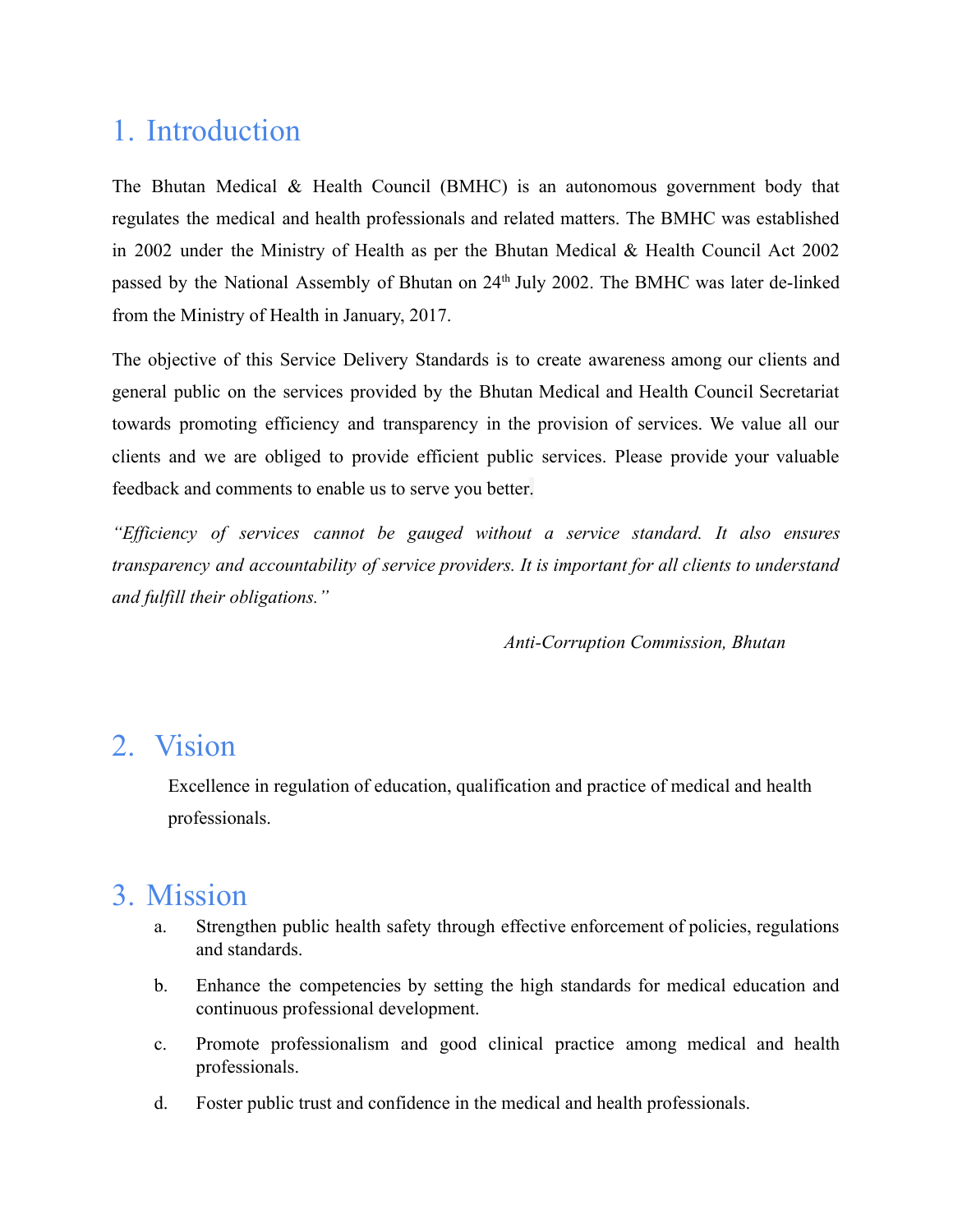# <span id="page-3-0"></span>4. Mandates

- a. License/register the Universities/Institutes/Colleges for training of medical and health professionals.
- b. Recognize/accredited Universities/Institutes/Colleges outside the country for training of medical and health professionals.
- c. Review and validate curriculum for new programs.
- d. Register medical and health professionals who are trained within and outside the country.
- e. Inspect and monitor premises (universities/colleges/institutes) where medical and health professionals are trained.
- f. Inspect and monitor government and private healthcare centers.
- g. Maintain registry of all medical and health professionals and list of recognized training Institutes.
- h. Promote continuing professional Development.
- i. Receive and investigate grievances related to medical and health professionals.
- j. Develop/frame plans, policies, regulations, standards and guidelines.
- k. Monitor competencies and skills of medical and health professionals.
- l. Liaise with international and national agencies/institutes.
- m. Create awareness on rules, regulations, standards and guidelines

#### <span id="page-3-1"></span>5. Services/Sections

- a. Registration and Licensing Services
- b. Education and Professional Services
- c. Administration, finance and HR Services
- d. Legal Services
- e. ICT Services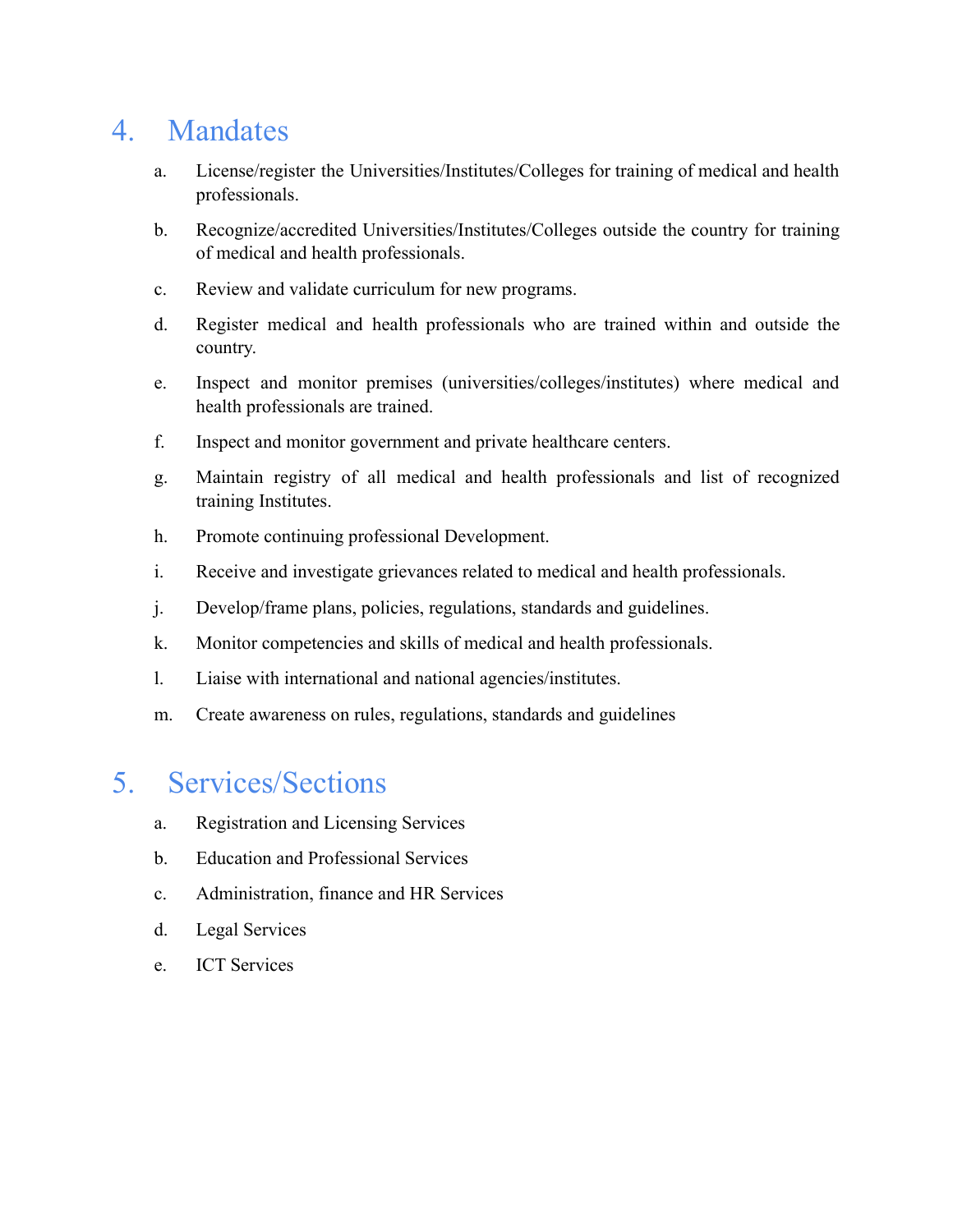# <span id="page-4-0"></span>6. Types of Services

- a. Recognition and registration of training institutes in the country.
- b. Recognition of medical and health qualification that leads to registration.
- c. Monitoring and awarding of credits for the Continuing Medical Education (CME) of medical and health professionals.
- d. Reciprocal recognition of qualifications awarded by foreign medical and health Institutions.
- e. Receive and investigate complaints/grievances against medical and health professionals.
- f. Issue Certificate of Good Standing for medical and health professionals.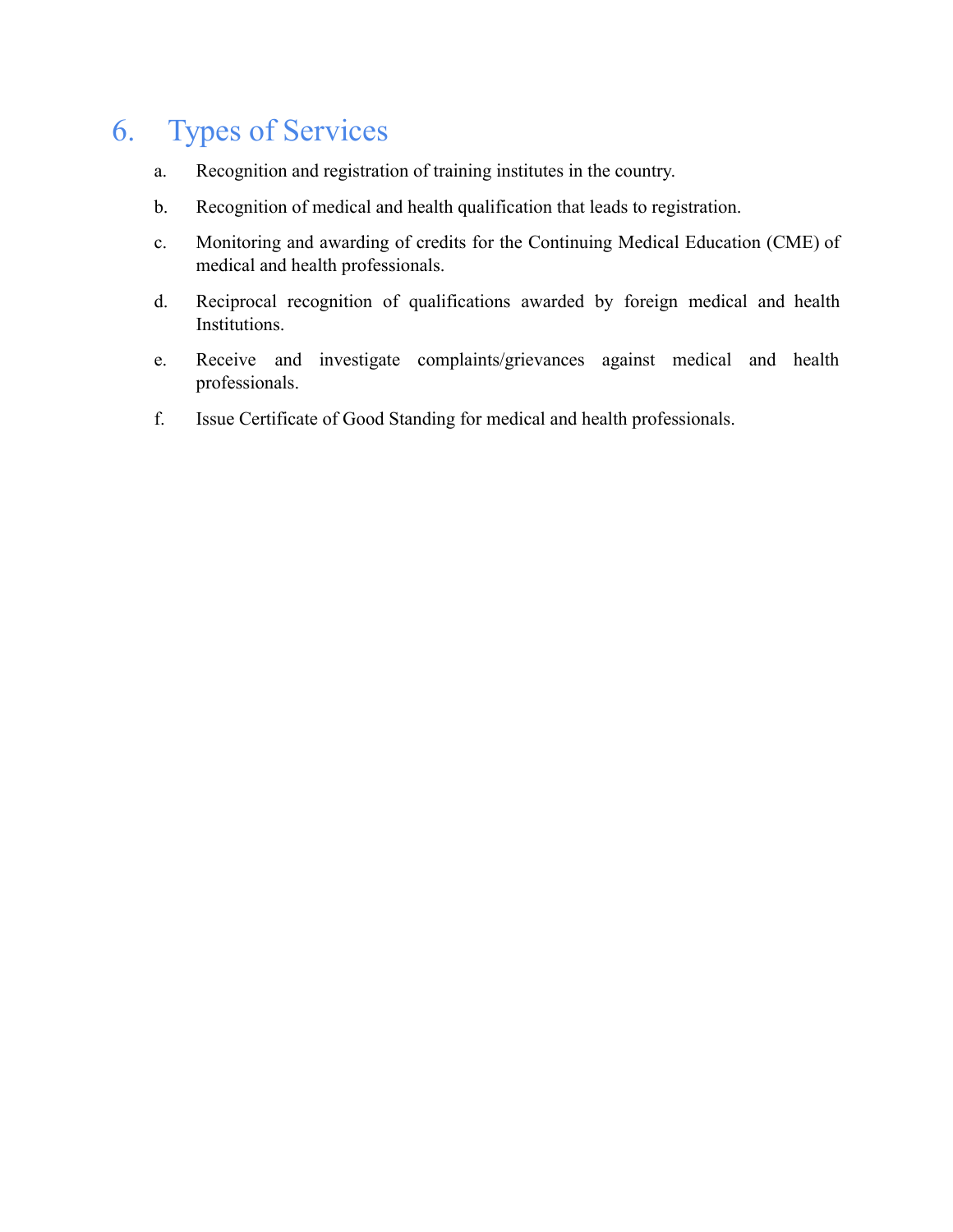| Sl.<br>No.     | <b>Types of Service</b>                                                                                                                              | <b>Document required</b>                                                                                                         | <b>Turnaroun</b><br>d Time | <b>Description of procedures</b>                                                                                                                                                                                                                                                                                                                                                                                  |
|----------------|------------------------------------------------------------------------------------------------------------------------------------------------------|----------------------------------------------------------------------------------------------------------------------------------|----------------------------|-------------------------------------------------------------------------------------------------------------------------------------------------------------------------------------------------------------------------------------------------------------------------------------------------------------------------------------------------------------------------------------------------------------------|
| $\mathbf{1}$   | New registration of<br>medical and health<br>Professionals.<br>- Full<br>Registration<br>Certificate                                                 | Application form for<br>1.<br>full Registration<br>Refer checklist for<br>2.<br>full registration.                               | 3 working<br>days.         | 1. Download application form for full<br>registration from www.bmhc.gov.bt<br>Apply to Registration & Licensing<br>2.<br>Services with following fee structure:<br>a. Certificate level Nu. 500/-<br>b. Diploma level Nu. 700/-<br>c. Degree/Master level Nu.1000/-<br>Document verification<br>3.<br>Sit for a competency exam, if<br>4.<br>required.<br>Briefing by Registrar and issue of<br>5.<br>Certificate |
| $\overline{2}$ | New Registration of<br>Medical and Health<br>Professionals.<br>Temporary<br>Registration<br>Certificates<br>For contract<br>employee<br>(expatriate) | 1. Application form for<br>temporary<br>registration<br>certificate<br>2. Refer checklist for<br>temporary<br>registration.      | 3 working<br>days.         | Download application form for<br>1.<br>temporary registration from<br>www.bmhc.gov.bt<br>2. Apply to Registration & Licensing<br>Services with following fee structure<br>a. Certificate level Nu. 500/-<br>b. Diploma level Nu. 1000/-<br>c. Degree/Master level Nu. 5000/-<br>Document verification<br>3.<br>Issue of Certificate by Registrar<br>4.                                                            |
| $\overline{3}$ | New Registration of<br>Medical and Health<br>Professionals.<br>Provisional<br>Registration<br>Certificate<br>For Internship<br>program               | 1. Application form for<br>Provisional<br>Registration<br>certificate<br>2. Refer checklist for<br>provisional<br>registration.  | 3 working<br>days.         | 1.<br>Download application form for<br>Provisional Registration Certificate<br>from www.bmhc.gov.bt<br>Apply to Registration & Licensing<br>2.<br>Services with following fee structure<br>a. Certificate level Nu. 250/-<br>b. Diploma level Nu. 500/-<br>c. Degree/Master level Nu. 700/-<br>Document verification<br>3.<br>4. Issue of Certificate by Registrar                                                |
| $\overline{4}$ | Additional<br>Qualification<br>Certificate                                                                                                           | 1. Application form for<br>Provisional<br>Registration<br>Certificate.<br>2. Refer checklist for<br>additional<br>qualification. | 3 working<br>days.         | 1. Download application form for<br>additional qualification registration<br>from www.bmhc.gov.bt<br>Apply to Registration & Licensing<br>2.<br>Services with following fee structure<br>a. Certificate level Nu. 200/-<br>b. Diploma level Nu. 400/-<br>c. Degree/Master level Nu. 600/-                                                                                                                         |

# <span id="page-5-0"></span>7. Service Delivery Standard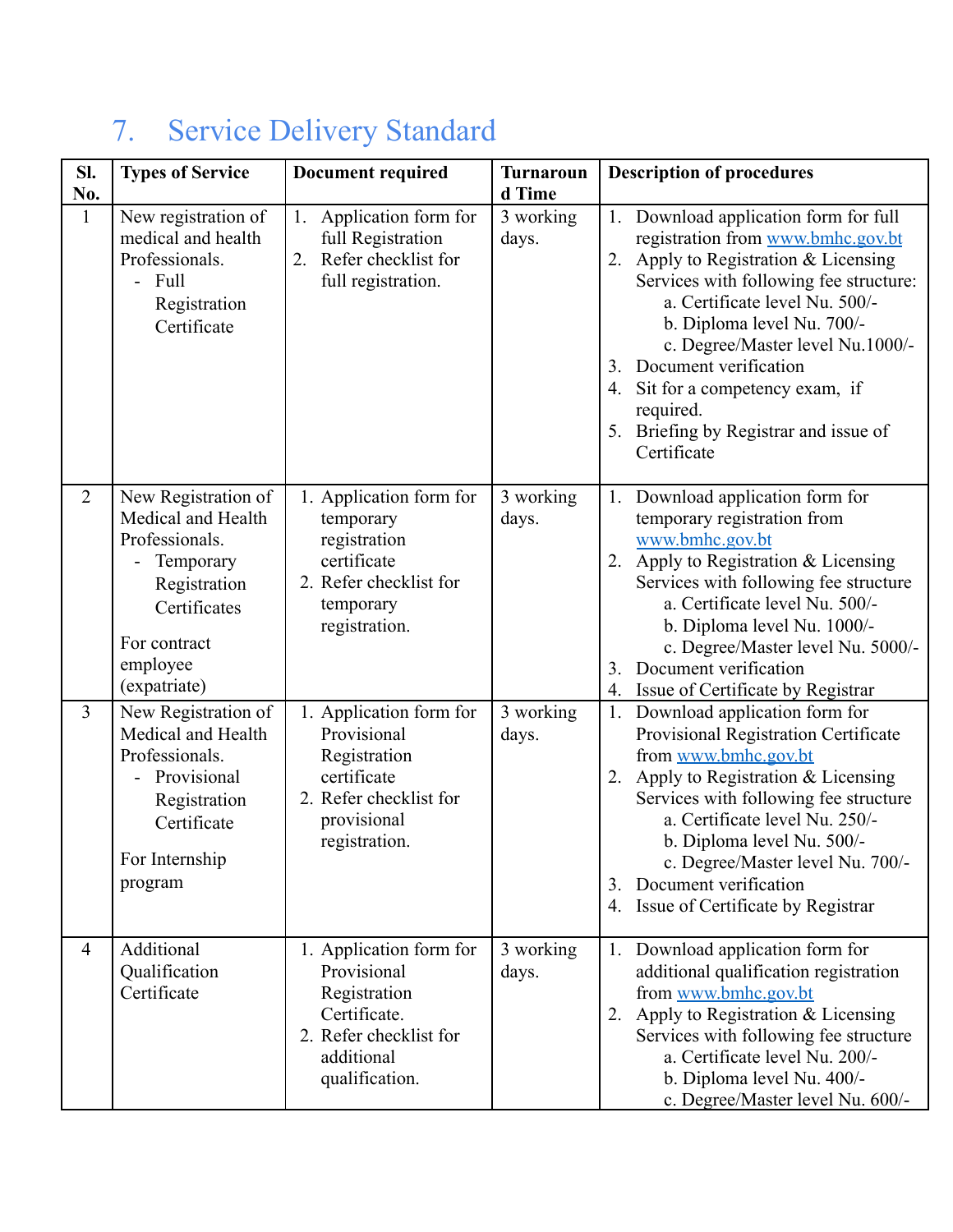|                |                                                                                                             |                                                                                                                                                                                                            |                                         | 3. Document verification                                                                                                                                                                                                                                                                                                                                            |
|----------------|-------------------------------------------------------------------------------------------------------------|------------------------------------------------------------------------------------------------------------------------------------------------------------------------------------------------------------|-----------------------------------------|---------------------------------------------------------------------------------------------------------------------------------------------------------------------------------------------------------------------------------------------------------------------------------------------------------------------------------------------------------------------|
| 5              | Renewal of<br>Registration<br>Certificate                                                                   | Application form for<br>1.<br>renewable<br>Citizenship Identity<br>2.<br>Card if expired.<br>3. Recent Passport if<br>not submitted in<br>initial registration                                             | 3 working<br>days                       | Issue of Certificate by Registrar<br>4.<br>Download renewal application form<br>from www.bmhc.gov.bt<br>Apply to Registration & Licensing<br>2.<br>Services with following fee structure<br>a. Certificate level Nu 200/-<br>b. Diploma level Nu 500/-<br>c. Degree/Master level Nu 500/-<br>Document verification<br>3.<br>Issue of Certificate by Registrar<br>4. |
| 6              | Certificate of Good<br>standing                                                                             | 1. Application form for<br>Certificate of Good<br>Standing<br>2. No objection<br>certificate from<br>current working<br>agency (if there is<br>any allegations or<br>investigation<br>pending)             | 5 working<br>days                       | Download application form for Good<br>$1_{\cdot}$<br>Standing certificate from<br>www.bmhc.gov.bt<br>Apply to Registration & Licensing<br>2.<br>Services with fee of Nu 1000/-<br>Verification of Records.<br>3 <sub>1</sub><br>4. Issuance of Certificate by Registrar                                                                                             |
| $\overline{7}$ | Online approval of<br><b>Continuing Medical</b><br>Education (CME) of<br>medical and health<br>professional | 1. Upload Agenda as<br>per the online CME<br>application format.                                                                                                                                           | 3 working<br>days                       | 1. Online CME application<br>www.bmhc.gov.bt<br>2. Assess & approved by Registration &<br><b>Licensing Services</b>                                                                                                                                                                                                                                                 |
| 9              | Update of credits for<br>the CME of medical<br>and health<br>professionals in<br><b>HPMS</b>                | 1. List of participation<br>along with approved<br>CME ID.                                                                                                                                                 | 3 working<br>days                       | 1. Submit signed list of participation<br>along with BMHC Number<br>2. Verify the online CME approval and<br>assign for data entry.                                                                                                                                                                                                                                 |
| 10             | Receive and<br>investigate<br>complaints/grievanc<br>es against medical<br>and health<br>professionals      | 1. Filled Appendix -III:<br>Template for Filing<br>of Complaints or<br>formal written<br>complaint,<br>addressing to the<br>President, BMHC or<br>to the Registrar.<br>2. Online complaint<br>registration | Response<br>within 3<br>working<br>days | 1. Visit www.bmhc.gov.bt<br>2. Download form<br>3. Fill up complaint form<br>4. Submit to the President, BMHC<br>(Hon'ble Health Minister) or emailed<br>to Registrar, BMHC.                                                                                                                                                                                        |
| 11             | Recognition of<br>in-service training<br>program for medical<br>and health education                        | Application form for<br>1.<br>approval of new<br>medical and health<br>education programs                                                                                                                  | 4 months                                | 1. Visit www.bmhc.gov.bt and download<br>Form<br>2. Submit the program proposal                                                                                                                                                                                                                                                                                     |